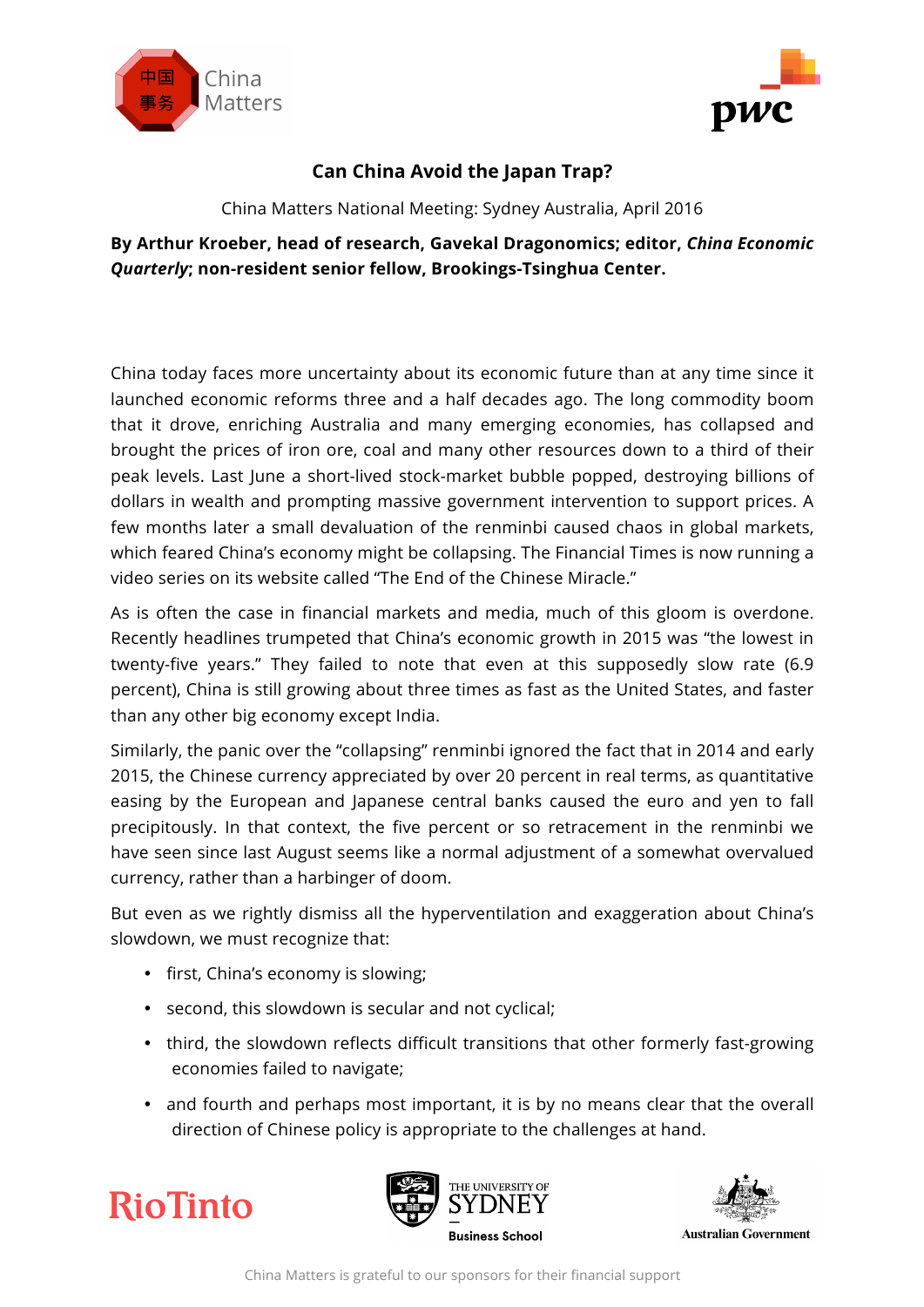



What I'd like to do this evening is to describe the economic transitions that China is facing, and then sketch out a few possible scenarios for how the country might develop over the next decade.

We can think of China today as facing three transitions, one that is essentially cyclical or short-term, and another two that are more structural in nature.

The short-term issue is the end of a long housing boom. This is important to understand because most of the extreme market reactions you see about China today are basically delayed responses to this fact.

Between 2000 and 2012, annual construction of housing in China doubled, as the country sought to accommodate the flood of rural migrants into the cities, and to upgrade the living conditions of urban residents. This boom caused urban land values to rise five-fold (from an artificially low starting point reflecting decades of socialist repression of land prices). It also drove a surge in demand for construction materials. Steel demand quintupled; cement demand quadrupled. Coal consumption more than tripled, with most of it going into the electric power plants that fueled the production of steel, cement and other basic materials.

It was a great party while it lasted, but the party is now well and truly over. Housing construction volume began to decline in 2013, and over the next decade it will fall by 15 to 20 percent from the peak. Coal, steel and cement use all started to decline in the past two years; steel industry researchers are now talking about a 20 percent decline in steel demand by 2020. Coal consumption will probably fall by about 10 percent over the same period.

The immediate impacts of the end of the housing boom are an economic slowdown, the emergence of what I call the "two-track economy," and a severe excess capacity problem in steel, coal, cement, glass and a few other industries whose fortunes are directly tied to construction.

Nominal growth in industry and construction last year was close to zero: heavy industry is in effect in recession. This heavy industrial recession is the biggest factor driving the slowdown in economic growth. Yet at the same time, service industries, driven mainly by consumer spending, continue to grow at nominal rates of 10 percent or more. The resilient vitality of consumer spending and services is simply ignored by those who claim that China fakes its statistics and is really growing at no more than the rate of industrial production. China is indeed still growing, it's just that the growth is coming from places other than where we are used to looking.

Big as it is, the housing slowdown is part of a bigger story, part of the second—and most important—of the three major transitions I referred to. I call this the shift from "resource mobilization" growth to "resource efficiency" growth.

What I mean by this is that for most of the last three decades, China's main job was to build up its capital stock: install the roads, railroads, ports, telecoms systems and electric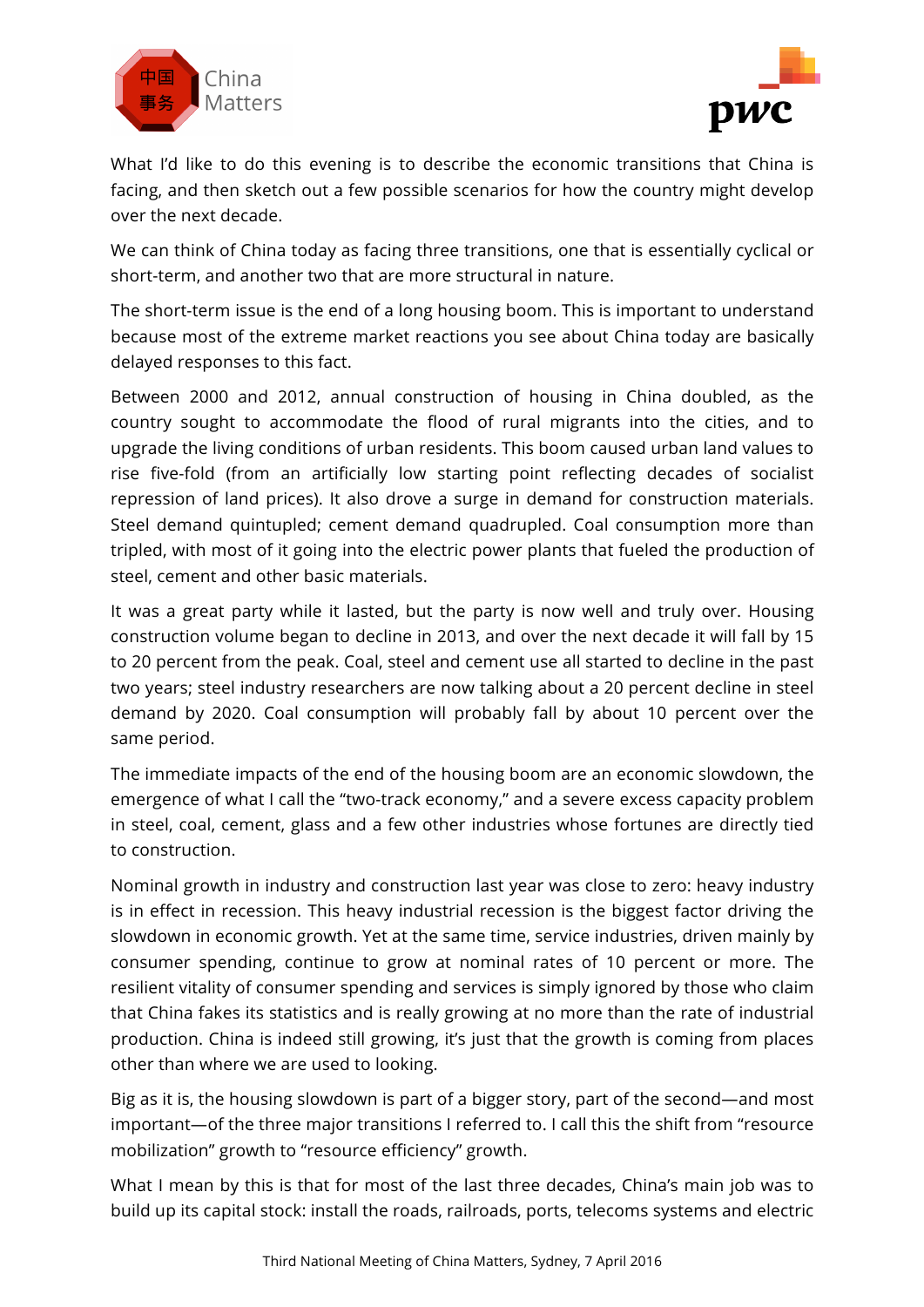



power networks, and heavy industries that lay the foundation for a modern economy. During this period the crucial thing is to mobilize as much capital as possible and put it to use, safe in the knowledge that almost any capital investment is likely to generate high returns. Obviously, projects need to meet some basic standard of usefulness, but in general it is more important to get the projects built than to worry too much about how efficiently they are used.

China has been extraordinarily effective at mobilizing capital and building out infrastructure, heavy industry and housing. Its problem now is that the capitalmobilization stage of growth is drawing to a close, as it inevitably must. China now has a basic infrastructure comparable to that of industrialized countries. It can no longer generate much growth simply by adding capital to the system. Most future growth must come from extracting as much value as possible from existing assets—in other words, from maximizing the *efficiency of resource use*, instead of simply maximizing the *mobilization of resources*.

The challenge in managing this transition is that the tools needed for the new task are not the same as the tools used in the old task. During the resource mobilization phase, a strong and well organized state is an advantage, and state-owned enterprises can be effective agents. But when efficiency is the focus, you need to put markets in the driver's seat. The state can still ride shotgun and navigate. But it should resist the urge to be a backseat driver, micromanaging every twist and turn of the route. The risk is that you distract the driver and cause him to veer off the road and into a ditch—or, in the language of development economics, into the middle-income trap.

The shift from resource mobilization to resource efficiency is hard, and many countries have failed to make it. Unfortunately, China has to make this shift while undergoing another transition: the demographic transition from a young society to an old one.

Today, China has about six people of working age for every one of retirement age. This is the ratio that Japan had in 1980. By 2040, the worker-retiree ratio will be down to two—about the same as Japan today. Think about that for a moment. In a single generation, China will have the same age structure as Japan does now. This makes the growth challenge even tougher: as Japan and most European countries show, it's hard to sustain rapid growth when your population gets that old.

So how is China responding to these challenges of a slowing housing market, the need to transition to more efficiency-driven growth, and an aging population?

The good news is that president Xi Jinping and his leadership team seem to recognize all three challenges, and have begun to develop policies to address them.

The bad news is that they seem increasingly unwilling to make the basic tradeoff—less state, more market—that is required to sustain high rates of growth over the next decade or two. Instead they have papered over the problems by allowing a huge increase in debt, most of it taken on by cash-strapped local governments that cannot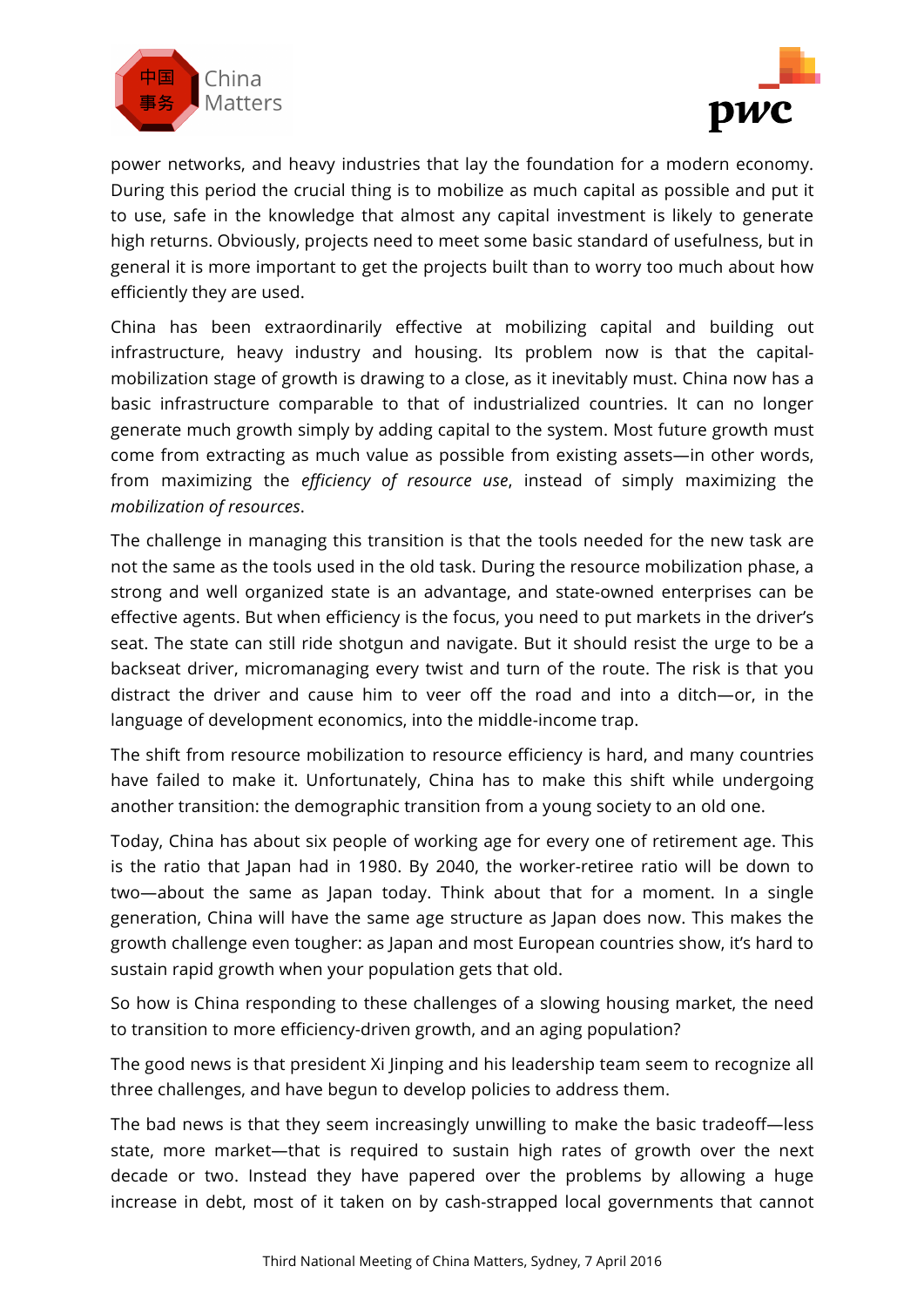



meet their infrastructure bills, and by state-owned enterprises suffering from poor profitability. Since the global financial crisis year of 2008, the gross debt of China's government, corporations and households has risen from about 140 percent of GDP to nearly 240 percent. And it is still growing, with no slowdown in sight.

More than half of this debt, and most of the increase since 2008, is on the books of state enterprises. On average, state firms borrow twice as much as private companies and deliver less than half the return on assets. China's state enterprise sector accounts for about a third of national output and is more than twice as big, relative to GDP, as any other state sector in the world. So if you want to know why China's economy keeps slowing, and its debt keeps rising, you really need look no further than here.

The solution to this problem is pretty obvious: slash back the state enterprises, open more sectors to private competition, and subject the remaining state firms to fierce financial discipline, through more open, transparent and competitive financial markets.

Unfortunately, the longer Xi stays in office, the more he seems committed to keeping a dominant role for state firms, and the less he really seems to wants to give the market a "decisive role in resource allocation," as he promised two and a half years ago when laying out his economic reform agenda. China is a strong and resilient economy, so this course is sustainable for a few more years. But over the longer term—a decade or more—it is hard to see how China can make the leap to a more efficiency-driven economy if the political leadership demands that the state maintain its dominance over the market.

As we look ahead, we can think about three main scenarios for China's economy. As all of you who have participated in scenario-planning exercises are aware, the one thing we can know for sure about any given scenario is that it will never come to pass. But scenarios can provide a helpful structure for organizing our thoughts, and for identifying the key variables we need to monitor.

The first scenario is the one Xi Jinping and his government would like us to believe. China's economic problems can be solved by technocratic tinkering. State enterprises do not need to be trimmed down or forced to face more competition; instead they need to be consolidated into even bigger entities, and given more financially minded (state owned) shareholders. Productivity can be pushed up by the government spending hundreds of billions of dollars on technology venture funds and on soft loans for Chinese companies to buy up more innovative foreign firms. Since China's per-capita GDP is only one-fifth that of the United States, and since Japan kept growing rapidly until it exceeded 80 percent of US average income, it is obvious that with a few adjustments China can still grow at 6-7 percent a year, or even faster, for another generation.

This vision, frankly, is not very credible. The prescription of most independent Chinese analysts and foreign economists is that much more drastic reforms are required: the state sector must be cut in half; private companies must be allowed to compete freely in the many sectors, especially services, where they are now blocked or fettered; and the